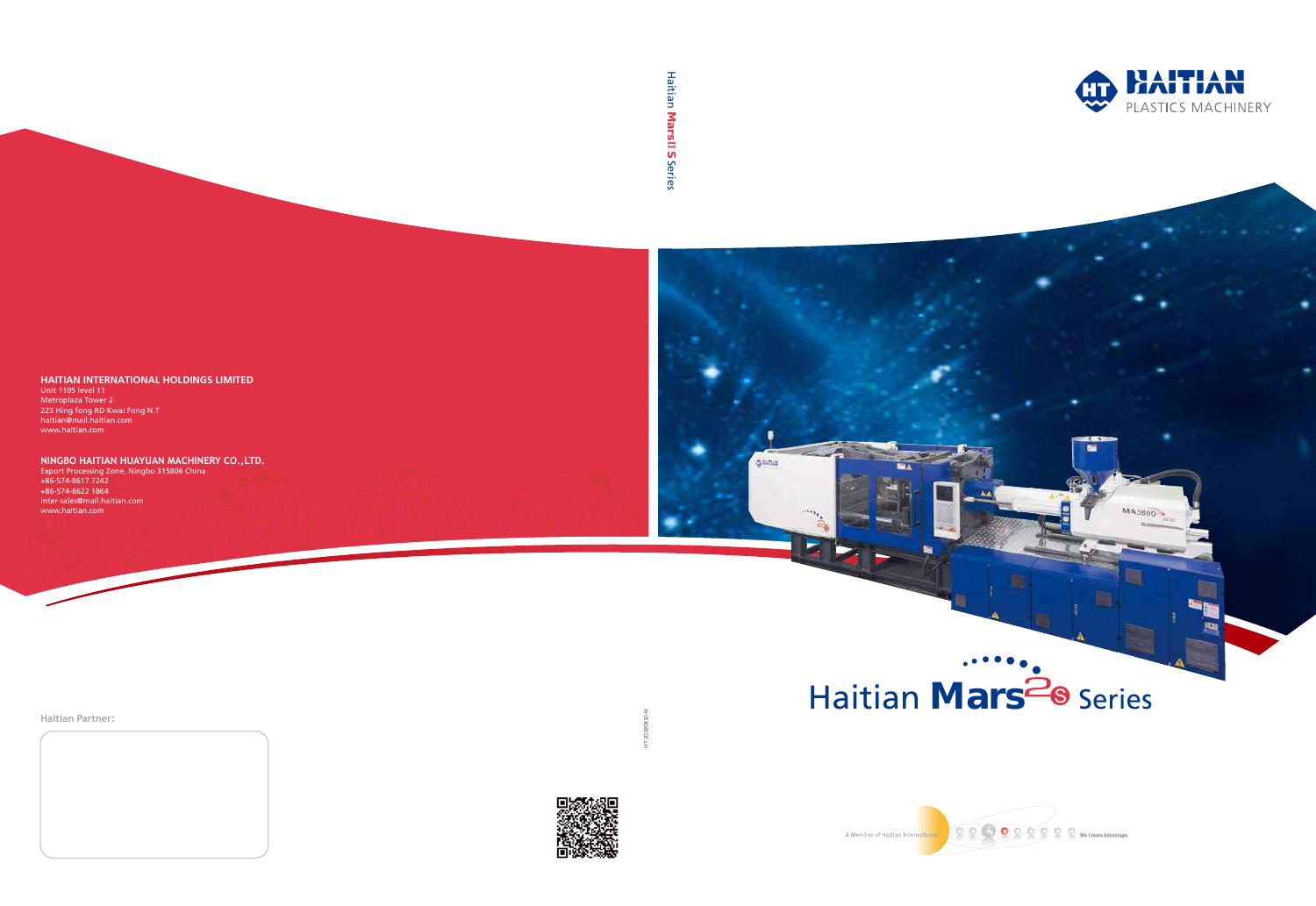

# MA 3800 Ⅱ S / 2250



# **We Create Advantage**  $\tilde{Z}_\Theta$

## MA 10000 Ⅱ S / 8400

# Haitian Mars **Ⅱ** S Series

*Upgraded version of 2nd generation of servo drive energy saving injection molding machine*



With the market success of the Mars II series, Haitian has never stopped its efforts to further addressing the higher demand from the customers. The Mars IIS, as an upgraded version of Haitian Mars II series is therefore developed. With an even more advanced concept in design, the Mars IIS series thus has more reliable hardware, which can maximize the energy efficiency while improving the precision. It is an ideal choice for medium-high end hydraulic injection molding machines.

Mars IIS series has optimized clamping unit with a compact structure to ensure the smooth operation. It is highly reliable and energy efficient, which can be applied in processing of plastics parts with relatively high precision.

| <b>Energy-saving:</b> | Highly optimized servo energy-saving technology, with improved efficiency and<br>lower energy consumption.                    |
|-----------------------|-------------------------------------------------------------------------------------------------------------------------------|
| <b>Precision:</b>     | Redesigned clamping unit with optimized kinematics for higher precision.                                                      |
|                       | Higher Efficiency: Optimized clamping unit provides lower energy consumption and faster<br>movements for reduced cycle times. |
| Safety:               | Safety system incorporating hydraulic safety valve with feedback to meet<br>national safety standards.                        |
| Stable:               | Closed loop servo drive system providing stable conditions for various molding<br>applications.                               |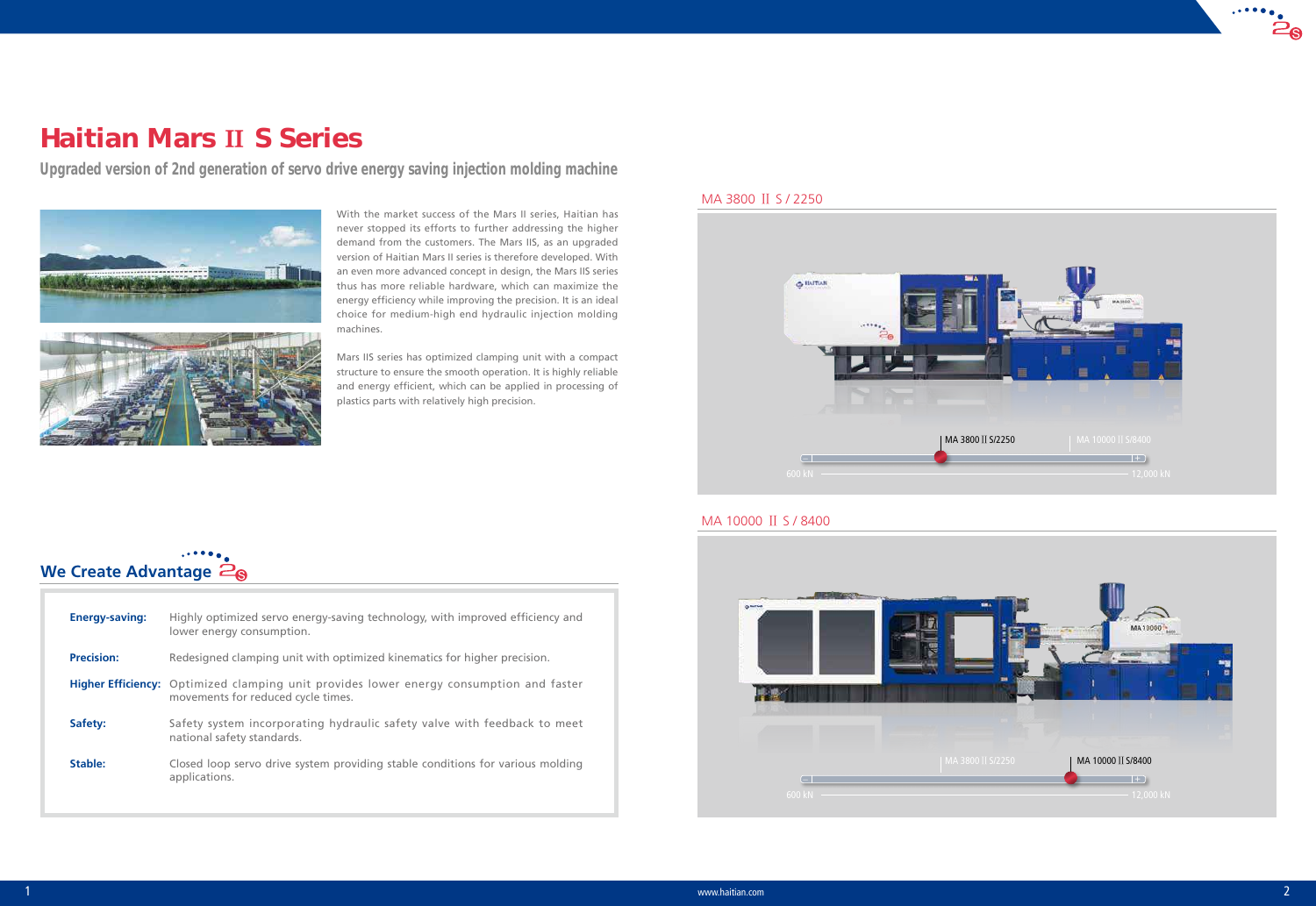④





#### $3$  www.haitian.com  $4$







# ⑤





# Haitian Mars **Ⅱ** S Series

*Upgraded version of 2nd generation of servo drive energy saving injection molding machine*

# **Figure** ①

Optimized platen design using FEA software. Higher rigidity and stability.

#### **Figure** ②

Hydraulic safety valve with electrical feedback for optimal safety.

**Figure** ③

Redesigned toggle kinematics for higher efficiency and lower energy consumption for small and large

machines.

**Figure**④

Faster clamping movements due to optimized toggle kinematics and

position sensing.





#### **Figure** ⑤

Fixed platen with centralized force loading and less platen flexing.

#### **Figure** ⑥

Redesigned clamping unit providing lower platen stress and higher mold force stability. Reducing mold wear and improving molded product stability.

#### **Figure** ⑦

Redesigned moving platen providing centralized force distribution from the toggle system to the mold.

#### **Figure** ⑧

New graphite/steel bushings providing better lubrication and lower lubrication consumption which improves the life of the clamping unit.

#### **Figure** ⑨

#### OPTION-

Automatic tie bar removal device for easier loading of large or complicated molds into the machine.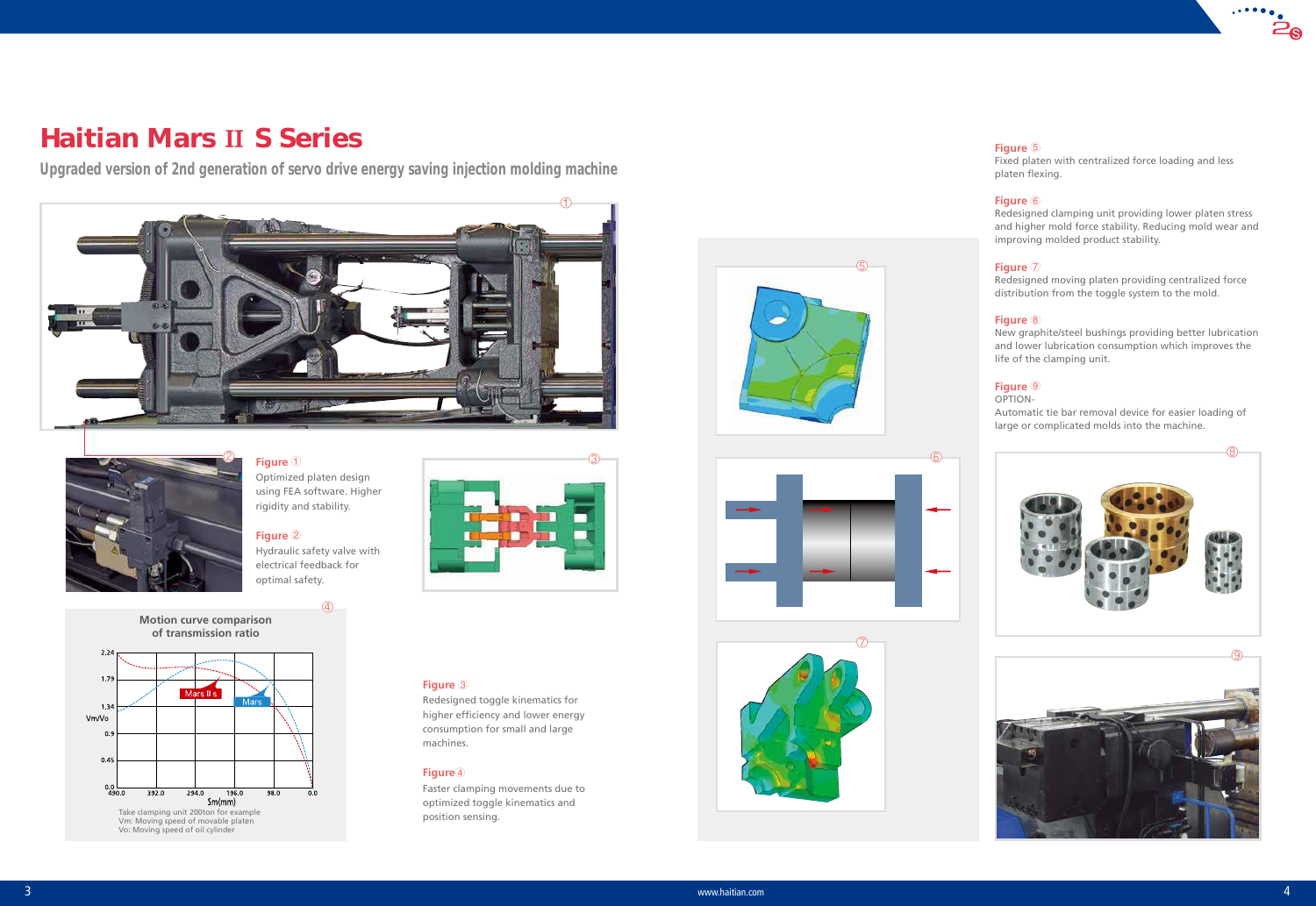









#### ② **Figure** <sup>①</sup>

The rigid one piece injection base supports the common slide rail for injection and screw movements, reducing stress and increasing movement precision. The balanced twin injection cylinders apply equal force to the screw during injection.

#### **Figure** ②

Special coupling designed for strong screw forces required during the injection/charging/decompression process. Designed for easy removal during screw changes.

**Figure** ③ Non-welding structure for hydraulic circuit.

#### **Figure** ④

Linear guide applied in the injection unit

#### **Figure** ⑤

The reliable plasticization unit is suitable for processing of a wide variety of plastics raw materials and the plasticization performance has been substantially improved with the tailored thermal power setting.

#### **Figure** ⑥

Optional screw designs for different material processing applications。

#### **Figure** ⑦

Nozzle cover with safety limit switch.

# **Haitian Mars II S Series**

*Upgraded version of 2nd generation of servo drive energy saving injection molding machine*



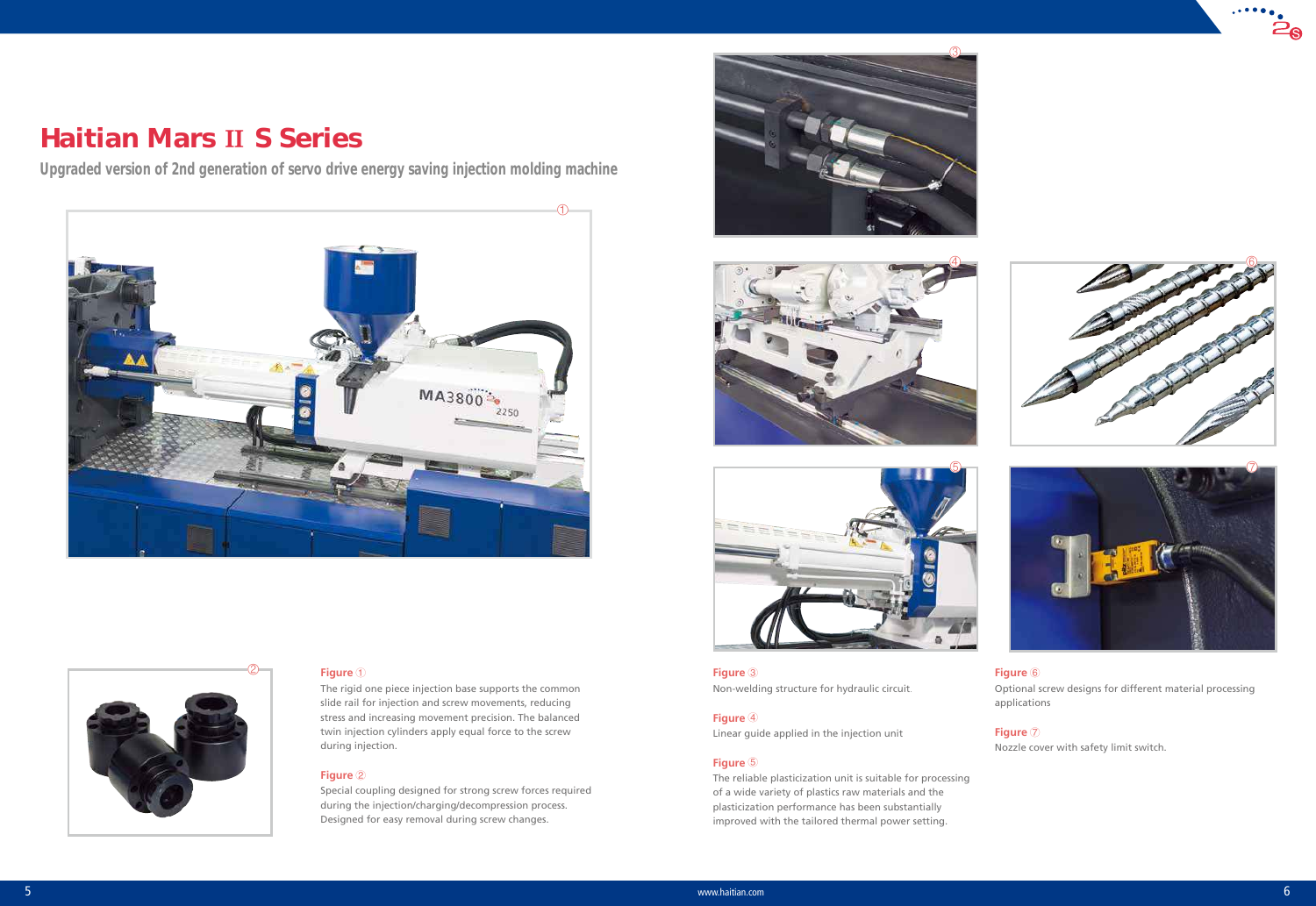

## **Figure** ①

Patented servo motor to gear pump design. The direct drive connection between the servo motor and the gear pump, provides excellent drive torque giving maximum acceleration and deceleration speeds for all machine functions. The patented drive system is a true advantage for high stability and repeatable molding conditions.

## **Figure** ②

High efficiency gear pump for stable operation and low energy consumption.

#### **Figure** ③

The European servo motor controller is matched to the drive motor for optimal efficiency and repeatable accuracy.

#### **Figure** ④

The Mars II drive system provides significant cost savings for machine energy consumption compared to traditional hydraulic drive systems.

#### **Figure** ⑤

The consumption of hydraulic oil cooling water is dramatically reduced due to the on-demand control of the servo drive system. Only the required quantity of oil is used during each stage of the machine cycle, which eliminates bypass oil wastage as found in traditional hydraulic systems.







#### **Figure** ⑥





Servo motors ranging from 7.5 kW to 160 kW are specially designed to meet the high demands of the plastic injection molding machine process requirements.

# Haitian Mars **Ⅱ** S Series

*Upgraded version of 2nd generation of servo drive energy saving injection molding machine*

## **Patented Servo Hydraulic Drive System for Injection Molding Machines**

Haitian is the global leader for servo hydraulic plastic injection molding machines.

The Mars Series machine was launched to the market in 2007, with more than 80,000 machines sold has become the industry bench mark.

The patented servo motor /gear pump drive system was designed as a system and not the combination of standard market components as used by our competitors.

This translates into a significant advantage for repeatable high precision and low energy consumption for different molding applications and processing materials.

Servo motor with counter-rotation gear pumps

#### Water consumption

Power consumption